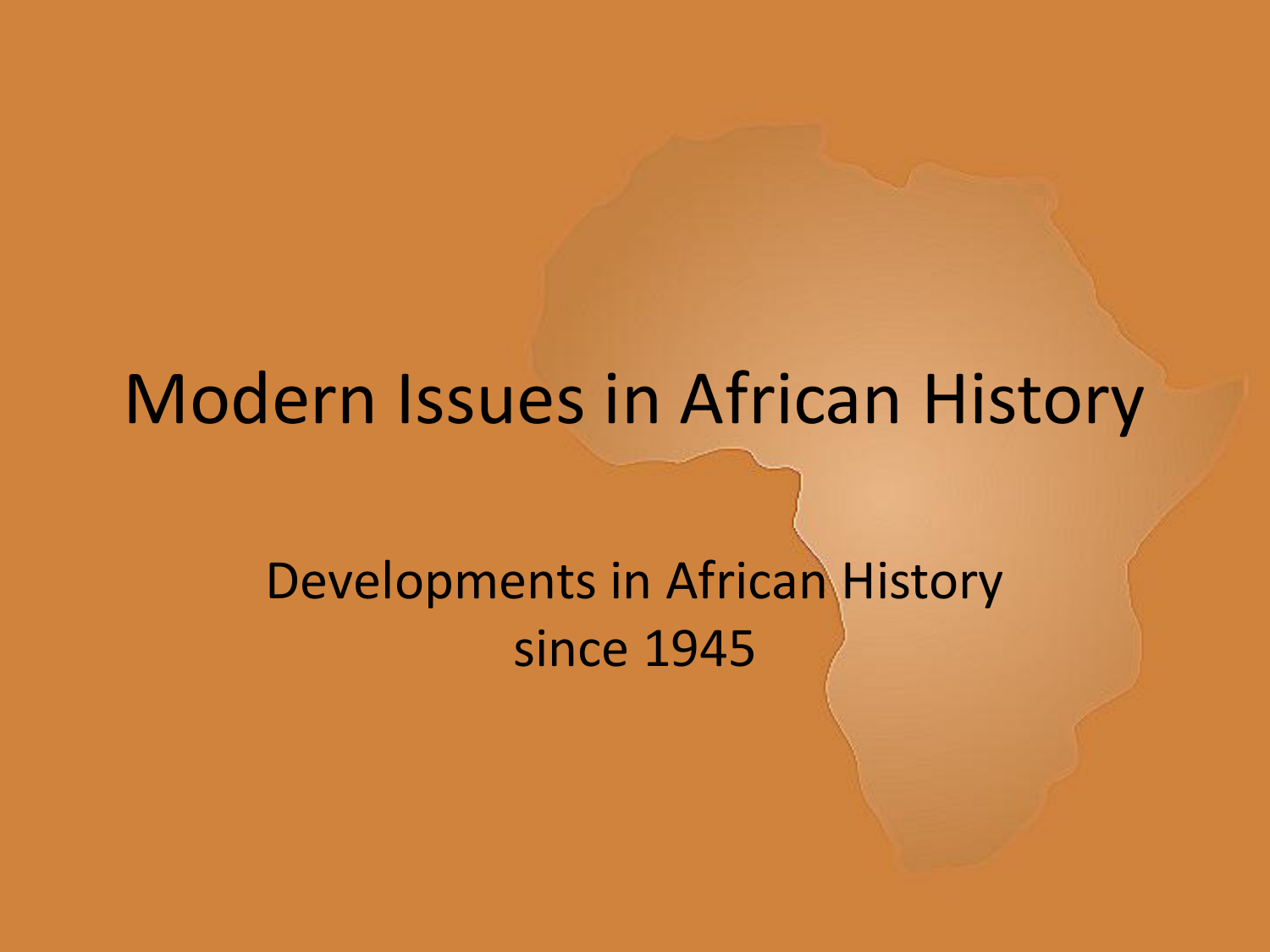## Cold War Proxy Battles

- From 1945 until 1991 Africa often served as a battleground between the Soviet Union and the United States
	- Angola
	- Ethiopia vs. Somalia
	- Libyan-Egyptian War
	- Congo Rebellion

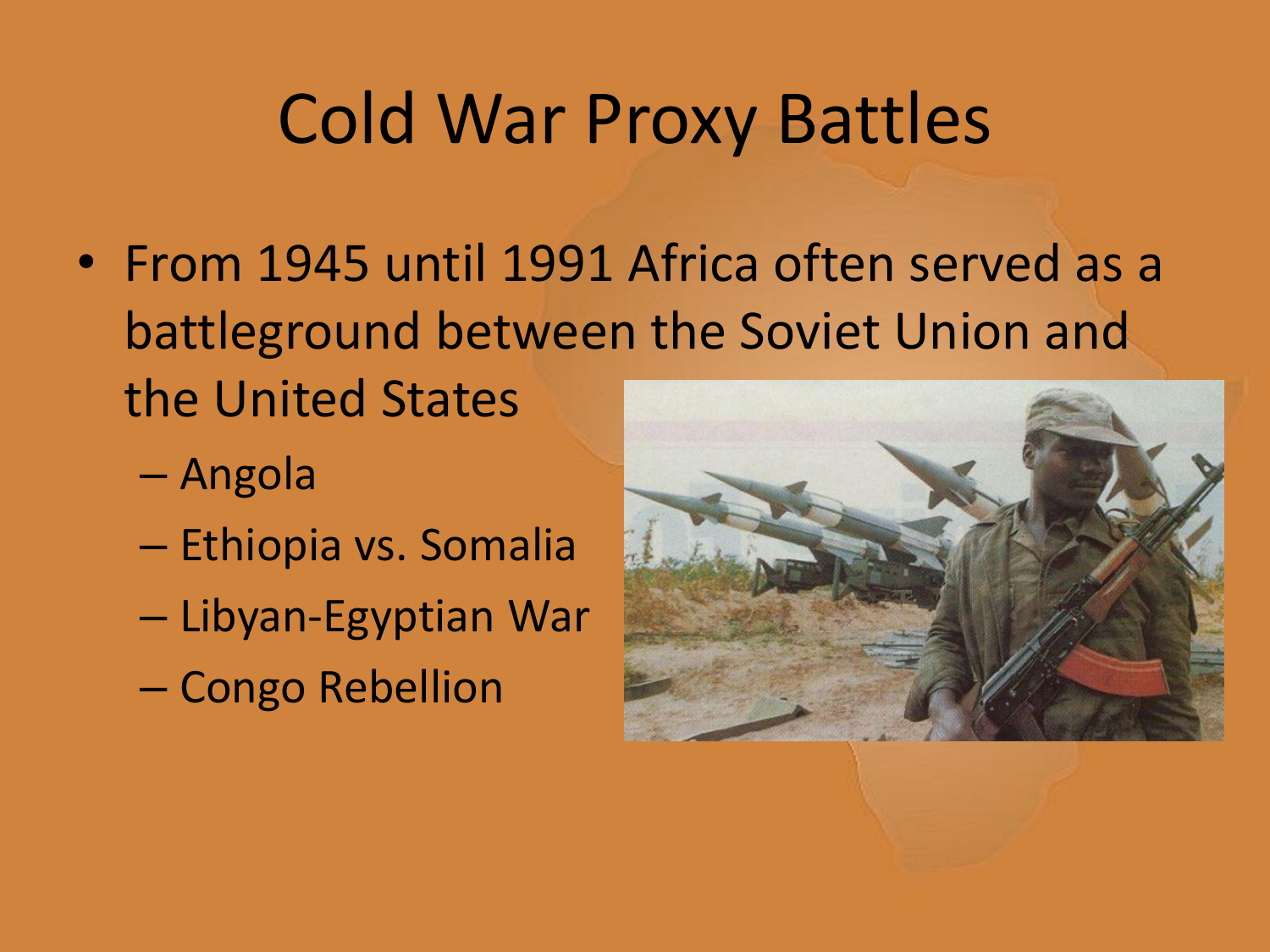# Somalian Conflict

- 1988-Present
	- Warring factions fight for political control
	- UN Peacekeepers sent to restore order
- Somalia remains a broken state
	- State without working government



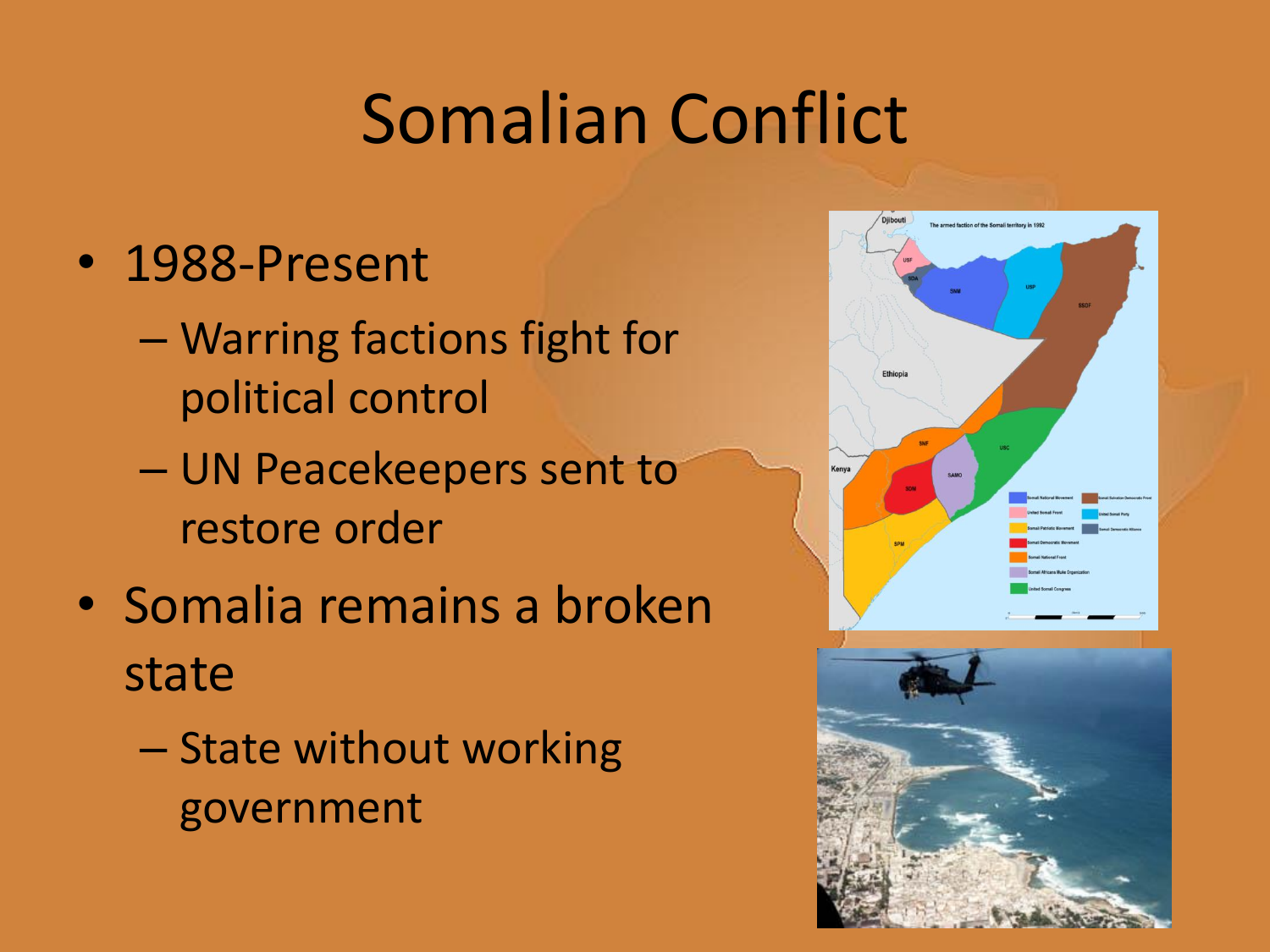# South African Apartheid Repealed

- Nelson Mandela released from prison in Feb. 1990
	- Helped negotiate new constitution with F.W. De Klerk
- Mandela elected president Apr. 1994

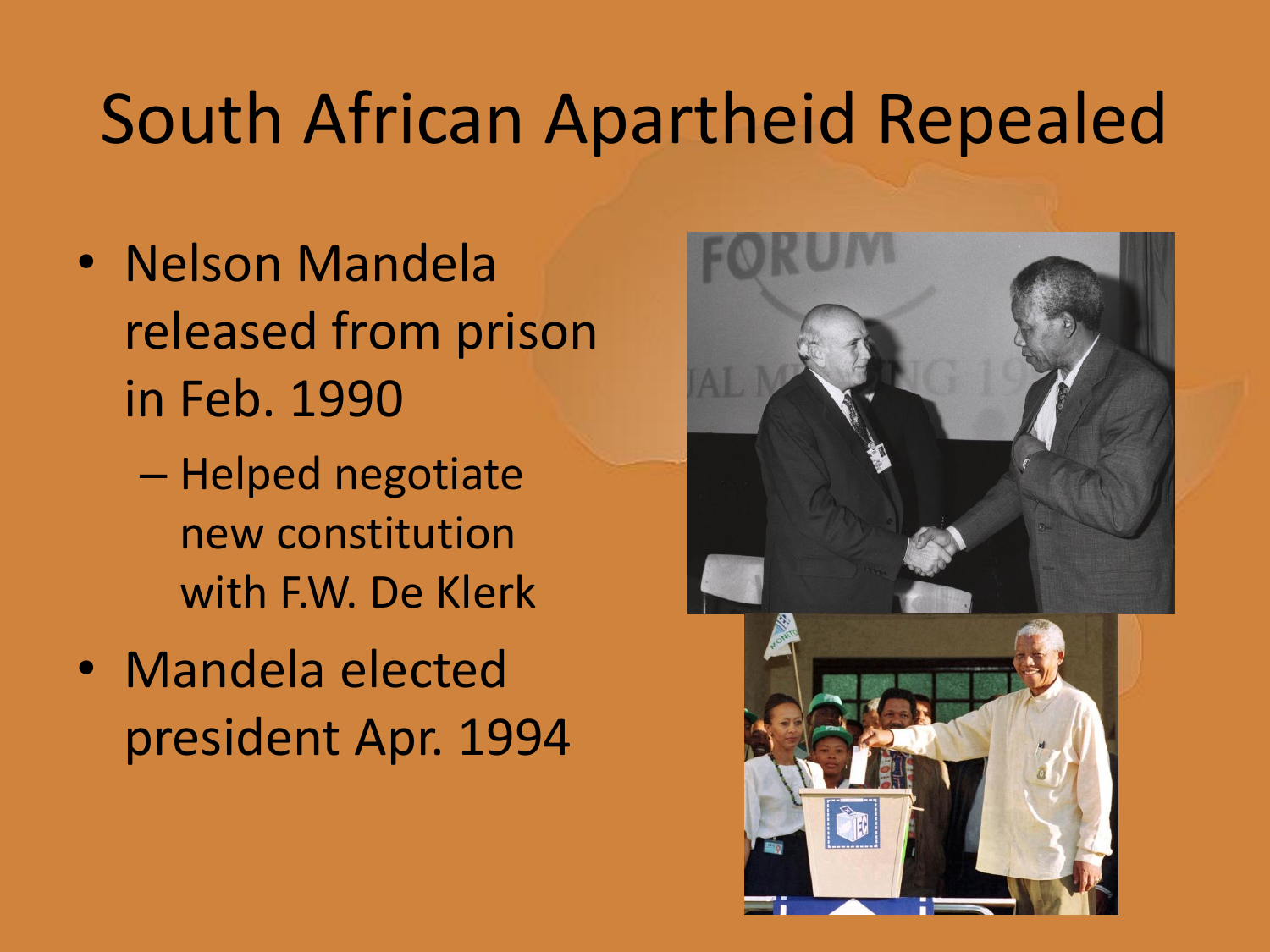## Rwandan Genocide

- Hutu ethnic majority used power to begin process of "ethnic cleansing" against Tutsi minorities
	- Apr-Jul 1994
	- Up to 20% of country (around 1,000,000) killed
- Led to establishment of International Criminal Court

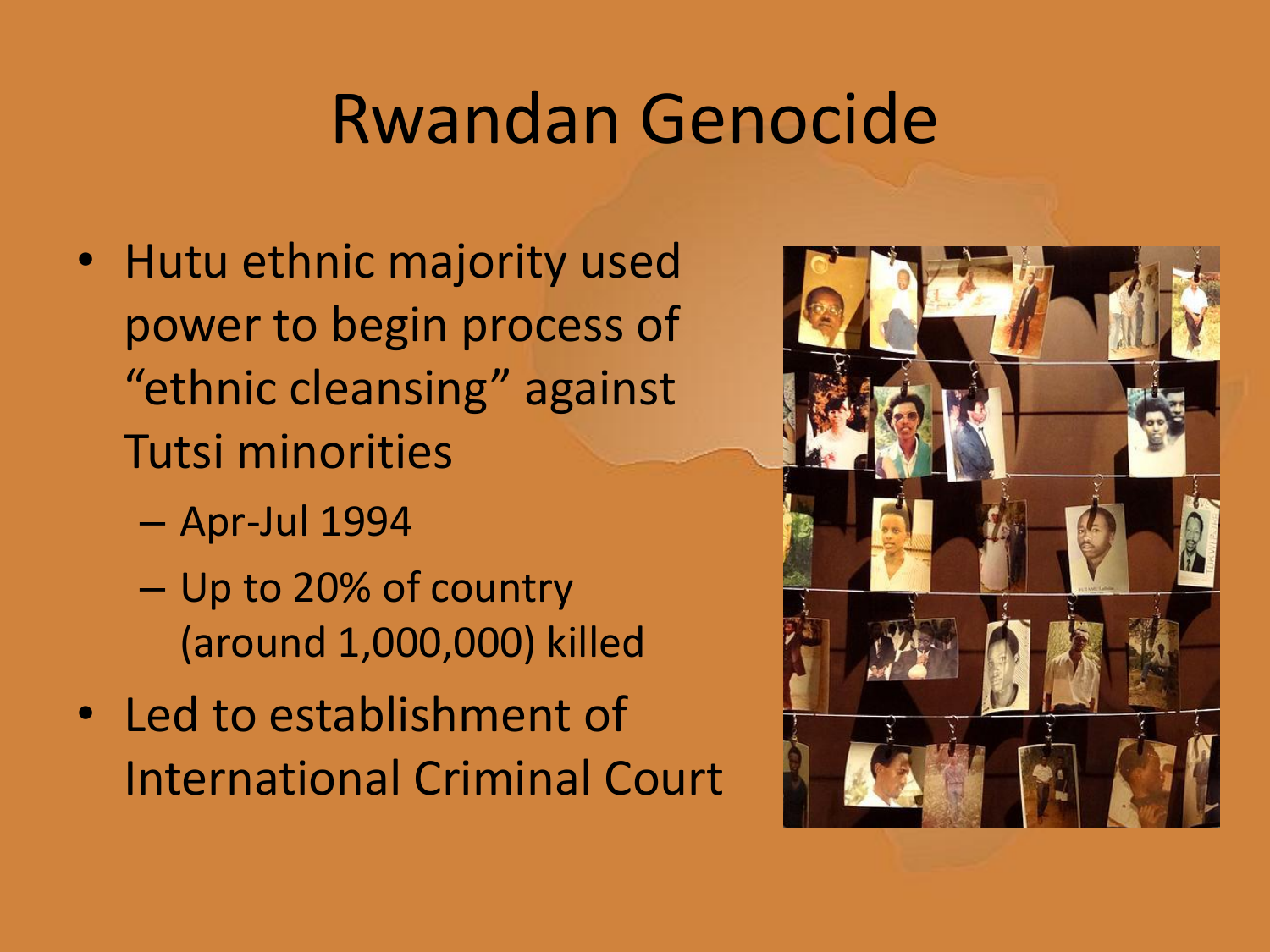# Darfur Crisis

- Sudanese government using genocide as means of displacing Darfur residents
	- Struggle between Arab and Black African
	- 400,000 killed (est) and 2.5 million displaced (est)
	- Country of South Sudan created to help deal with problem in 2011

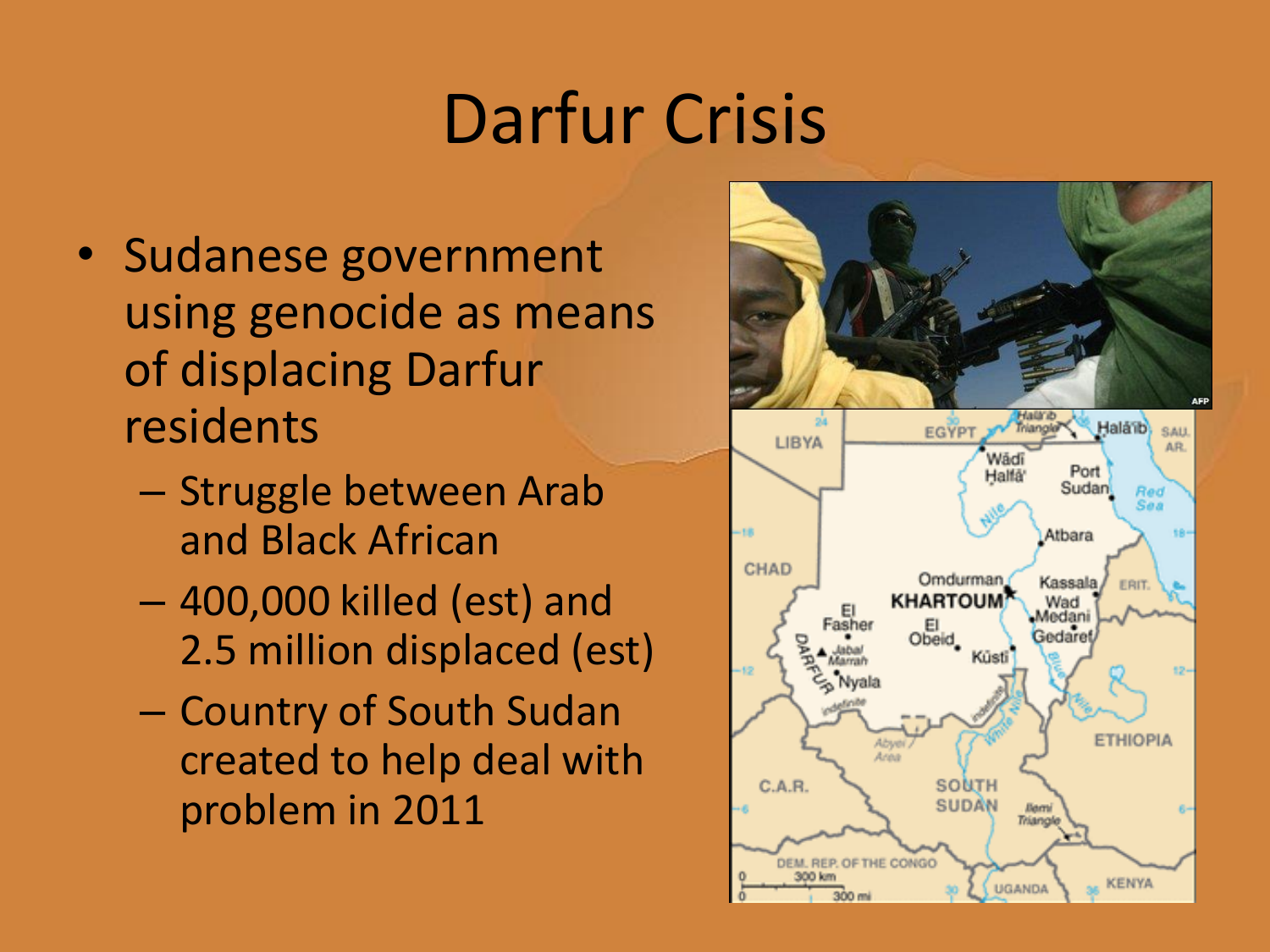# Arab Spring

- A general call for democratic reforms in Northern Africa
	- Tunisia
	- Libya
	- Egypt
	- Morocco

– Algeria